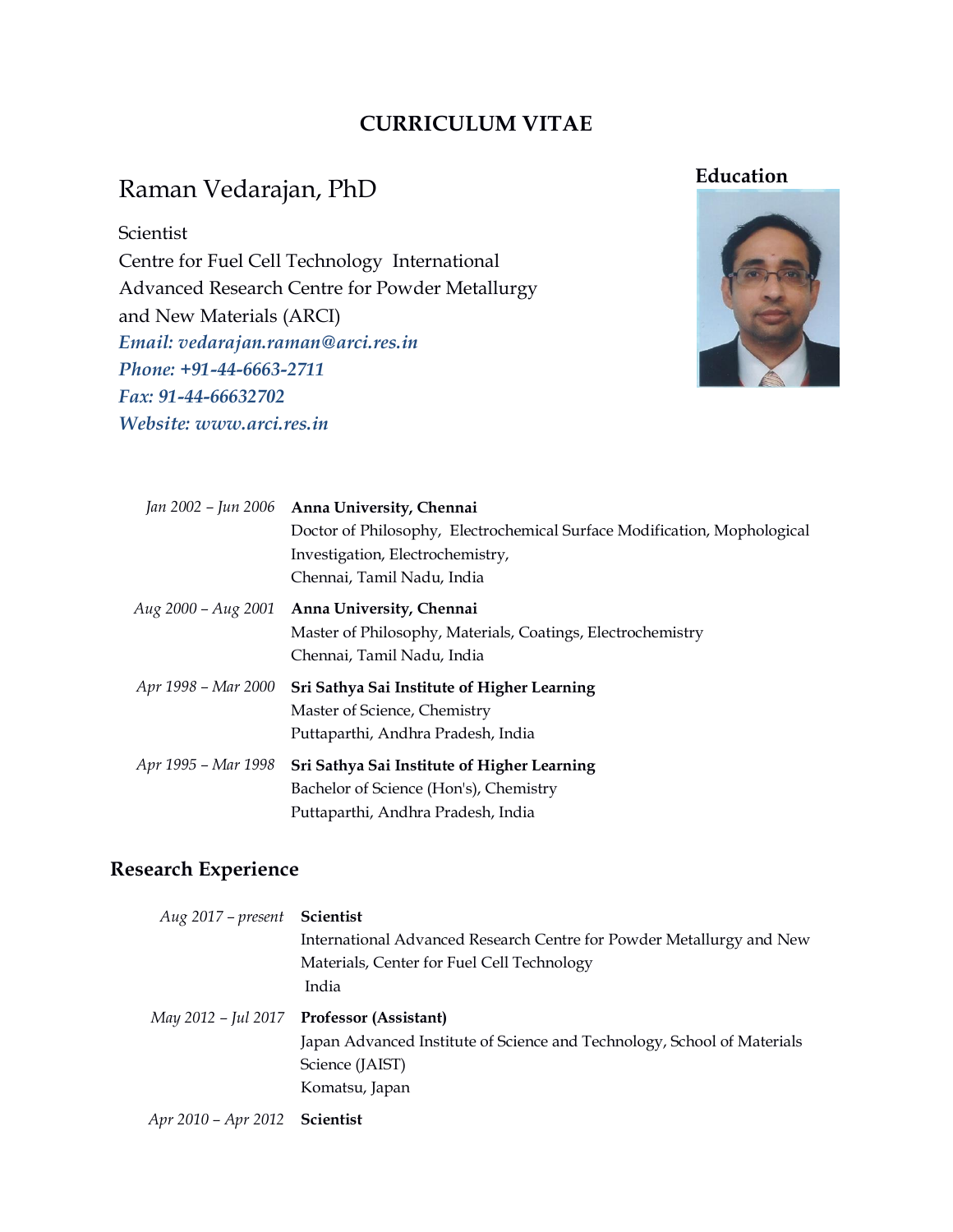|                                      | International Advanced Research Centre for Powder Metallurgy and New    |  |
|--------------------------------------|-------------------------------------------------------------------------|--|
|                                      | Materials,                                                              |  |
|                                      | Chennai, Tamil Nadu, India                                              |  |
| $Nov 2009 - Mar 2010$ PostDoc Fellow |                                                                         |  |
|                                      | Nagoya University, Graduate of Bio-Agricultural Sciences                |  |
|                                      | Japan                                                                   |  |
| Oct 2006 – Oct 2009                  | <b>PostDoc Fellow</b>                                                   |  |
|                                      | National Institute for Materials Science, Research Center for Strategic |  |
|                                      | Materials                                                               |  |
|                                      | Tsukuba, Ibaraki, Japan                                                 |  |
| Apr 2004 – Mar 2006                  | <b>International Exchange Researcher</b>                                |  |
|                                      | Osaka University, Department of Materials and Manufacturing Science     |  |
|                                      | Suita, Osaka, Japan                                                     |  |

#### **Interests& Activities**

*Interests* Solid State Electrochemistry, Polymer Electrolyte Membrane Fuel Cell, Organic-inorganic hybrid Materials Chemistry, Corrosion, Surface Modification

| Scientific Memberships | 1. | <b>American Chemical Society</b>     |
|------------------------|----|--------------------------------------|
|                        |    | 2. Electrochemical Society           |
|                        |    | 3. Society for Polymer Science Japan |
|                        |    | 4. Chemical Society of Japan         |
|                        |    |                                      |

### **Awards & Grants**

- 1. MEXT–MHRD Japanese Government Scholarship Exchange Fellow 2004 2006, Osaka University Japan.
- 2. Co-Investigator of India-Japan Co-operative Science Program JSPS-DST Collaborative Research between JAIST, Japan and Center For Fuel Cell Technology, ARCI, India – Project entitled "Organoboron organic- inorganic hybrids as solid electrolyte for Li batteries with graphene based anodes" (2013-2015)
	- 3. Member of Toyota National Project [TherMAT (NEDO)]

#### **Patents**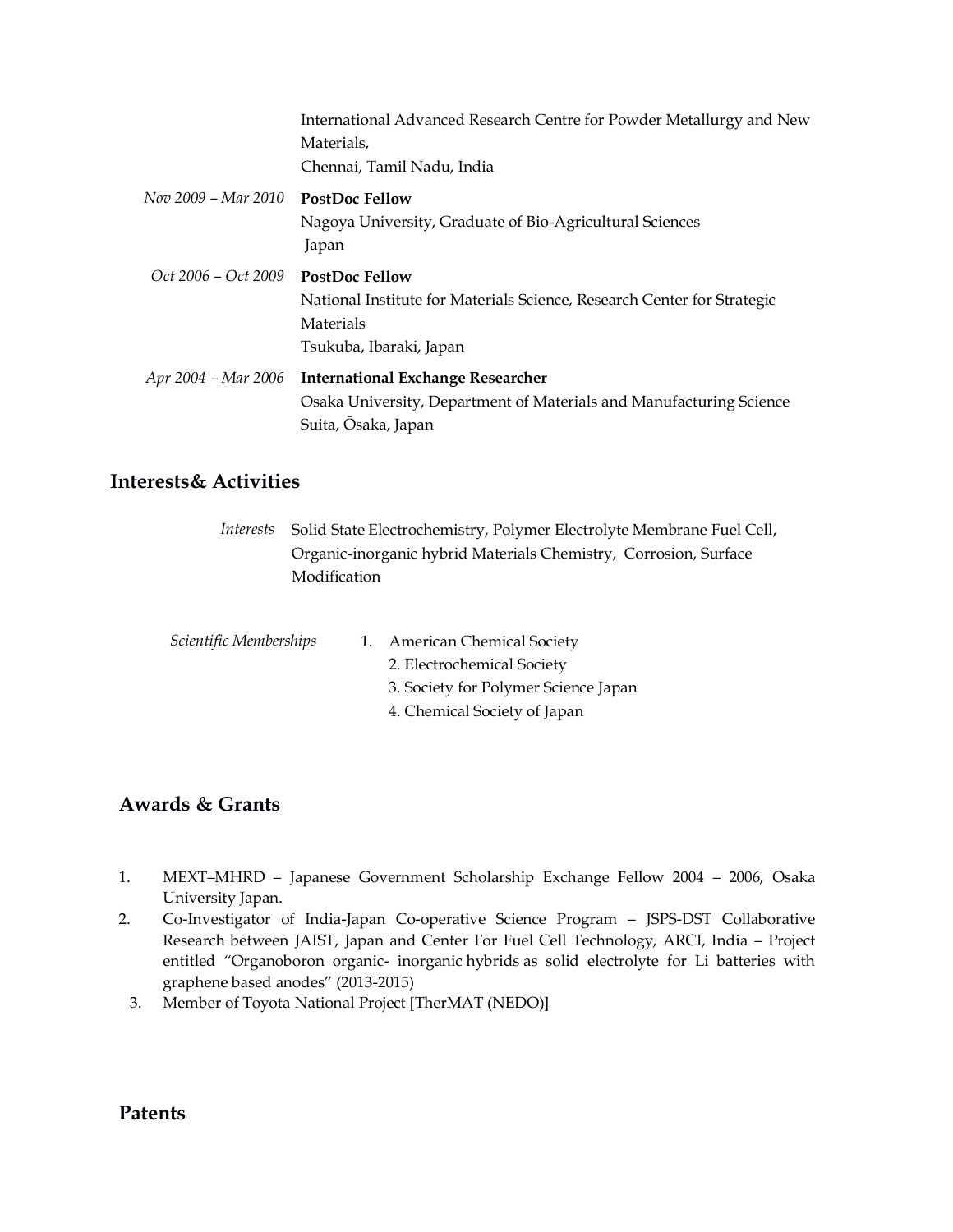- **1.** Japanese Patent No: 2013-231393 Inventor :Noriyoshi MATSUMI, RamanVEDARAJAN, Rajashekar Badam
- **2.** Japanese Patent No:2014-048015 Inventor :Noriyoshi MATSUMI, Raman VEDARAJAN, Kamiya JAIN Masaki WATANABE, Mamoru ISHIKIRIYAMA
- **3.** Japanese Patent No:2014-046765 Inventor :Noriyoshi MATSUMI, Raman VEDARAJAN,Puhup PUNEET
- **4.** Japanese Patent No:2014-187671 Inventor :Noriyoshi MATSUMI, Raman VEDARAJAN, Shoto IKEDA
- **5.** Japanese Patent No:2014-178542 Inventor :Noriyoshi MATSUMI, Raman VEDARAJAN, Surabhi GUPTA, Kamiya JAIN, Masaki WATANABE, Mamoru ISHIKIRIYAMA
- **6.** US Patent: WATER VAPOR ADSORPTION-DESORPTION MATERIAL AND METHOD FOR MEASURING LCST BEHAVIOR Publication date: 2016/03/03 Application Number:14/842490 Inventors: MasakiWATANABE, MamoruISHIKIRIYAMA, NoriyoshiMATSUMI, Raman VEDARAJAN, SurabhiGUPTA, KamiyaJAIN

## **Book Chapters**

- 1. Microstructure of the Rust Formed on Si-Al Bearing Ultrafine-Grained Weathering Steel, Microstructure and Texture in Steels, ISBN 978-1-84882-453-9. Springer London, (2009) 431
- 2. Atmospheric corrosion resistance of stainless steel in saline environment, Advances in Stainless Steels, By Ra, Baldev, et al. (Eds.) (45)(2009) 647.
- 3. Pitchaimuthu Sudhagar, Nitish Roy, Raman Vedarajan, AnithaDevadoss, Chiaki Terashima, Kazuya Nakata, Akira Fujishima: *Hydrogen and CO2 Reduction Reactions: Mechanisms and Catalysts*. Photoelectrochemical Solar Fuel Production, 04/2016: pages 105-160; , ISBN: 978-3-319-29639-5, DOI:10.1007/978-3-319-29641-8\_3
- 4. Energy Materials and Energy Harvesting September 2020 DOI:10.1201/9780429298035-5 In book: Functional and Smart Materials
- 5. Advanced nanocatalysts for fuel-cell technologies January 2020 DOI: 10.1016/B978-0-12-819355- 6.00006-6 In book: Nanomaterials for Sustainable Energy and Environmental Remediation
- 6. Multiphase Flow its Application in Water Management and Harvesting in Fuel Cells; January 2019; **DOI: 10.1007/978-981-13-3256-2\_10** In book: Two-Phase Flow for Automotive and Power Generation Sectors
- 7. TMCs/Polymer Composite Electrocatalysts for I-Mediated Dye-Sensitized Solar Cells; September 2018; DOI: 10.1002/9783527813636.ch10, In book: Counter Electrodes for Dyesensitized and Perovskite Solar Cells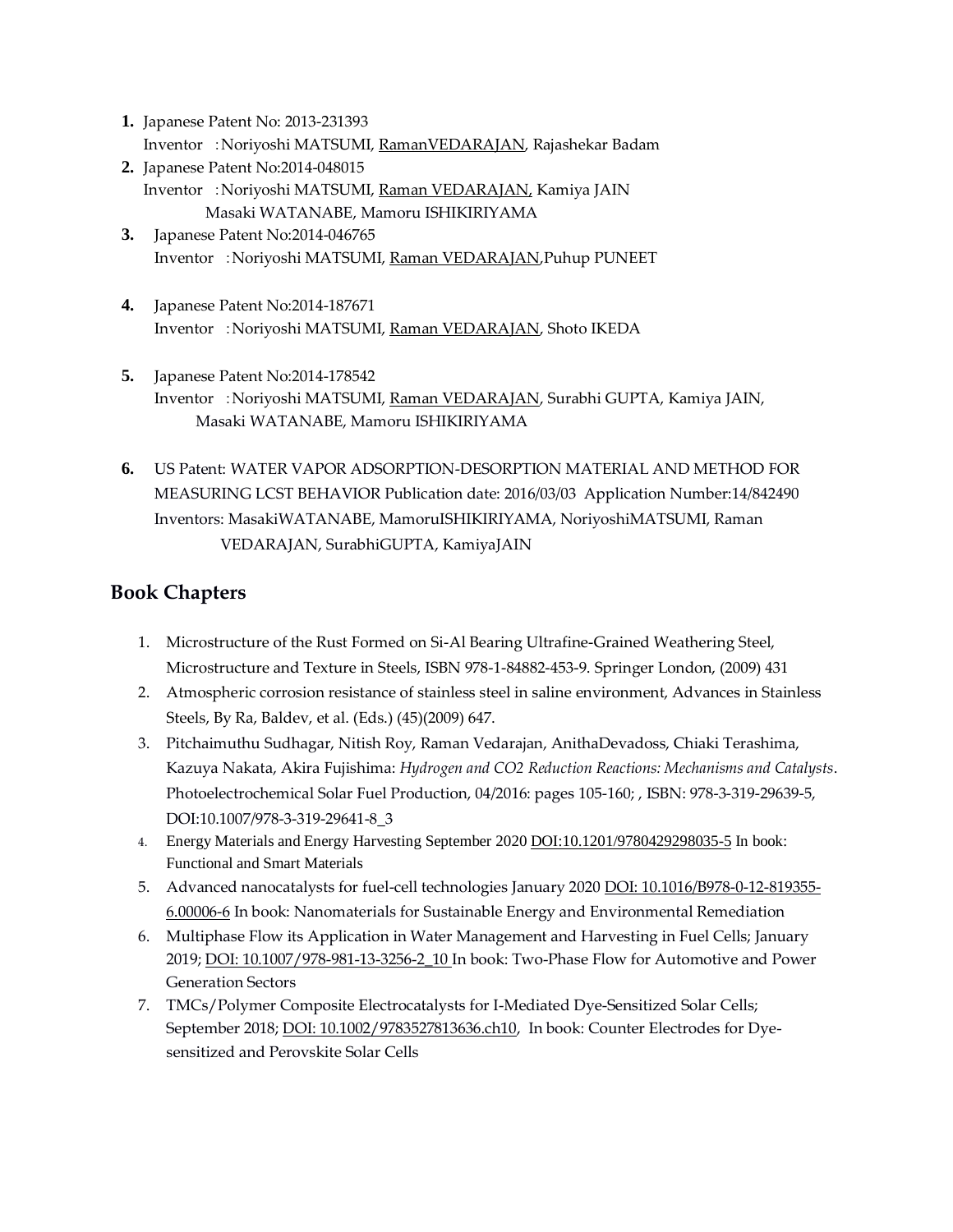## **Journal Publications**

- 1. Prerna Joshi, Raman Vedarajan, Anjaiah Sheelam, Noriyoshi Matsumi An all solid-state Li ion battery composed of low molecular weight crystalline electrolyte February 2020 RSC Advances 10(15):8780-8789 DOI: [10.1039/C9RA09559D](https://www.researchgate.net/deref/http%3A%2F%2Fdx.doi.org%2F10.1039%2FC9RA09559D?_sg%5B0%5D=uGTkYh89zqqalQLe-Dxu91Oww7ysqNUpbp07cCvLn7LF3mHF0kDWa289FF4n4aQKBvGrFf2nK3FNx3oQhB5josHS_Q.zu2KT3v1oIOM62c2tMk5SJEkR4kce0yJqp-glBr3tu9Z8EG3a8v7xaFtCrm_QmXkCwKJDRZXuMGOQK-C1G7vSw)
- 2. T. Ramesh, Raman Vedarajan, N. Rajalakshmi, Ram Gopal Reddy Lekkala; Dynamic electrochemical impedance spectroscopy as a rapid screening tool for supercapacitor electrode materials; January 2020; Journal of Materials Science: Materials in Electronics 31(2):1-10 DOI: 10.1007/s10854-019-02686-y
- 3. Sai Gourang Patnaik, Raman Vedarajan, Noriyoshi Matsumi, Rational design of a BIAN-based multi-functional additive for higher durability and performance of  $LiMn<sub>1/3</sub>Ni<sub>1/3</sub> Co<sub>1/3</sub> O<sub>2</sub>$ cathodes; June 2019 Molecular Systems Design & Engineering 4(4) DOI: 10.1039/c9me00046a
- 4. In situ sol–gel preparation of ZrO2 in nano-composite polymer electrolyte of PVDF-HFP/MG49 for lithium-ion polymer battery; LeeTian Khoon, Lee Mark Lee, Nur Hasyareeda Hassan, Raman Vedarjaan, Azizan Ahmad; June 2019 Journal of Sol-Gel Science and Technology 90(6) DOI: 10.1007/s10971-019- 04936-1
- 5. Santhosh Bukka, Rajashekar Badam, Raman Vedarajan, Noriyoshi Matsumi; Photo-generation of ultra-small Pt nanoparticles on carbon-titanium dioxide nanotube composites: A novel strategy for efficient ORR activity with low Pt content; February 2019 International Journal of Hydrogen Energy 44(10) DOI: 10.1016/j.ijhydene.2019.01.004
- 6. Aniruddha Nag, Asif Ali, Ankit Singh, Ramna Vedarajan, Tatsuo Kaneko; boronated polybenzimidazole for composite electrolyte design of highly ion conductive pseudo solid-state ion gel electrolytes with high Li-transference number; December 2018, Journal of Materials Chemistry A 7(9) DOI: 10.1039/C8TA10476J
- 7. Santhosh Bukka, Yuhei Umehara, Koichi higashimine, Rajashekar Badam, Raman Vedarajan, Noriyoshi Matsumi: *Ultrafast electrochemical deposition of core shell metal nanoparticles on TiO2 nano tubes for electrocatalytic applications*. Materials Research Express 08/2018; DOI:10.1088/2053- 1591/aadc82
- 8. Puhup Puneet, Raman Vedarajan, Noriyoshi Matsumi: *Electrochemical evaluation of the rapid selfhealing behavior of poly(borosiloxane) and its use for corrosion protection of metals*. Electrochemistry Communications 05/2018; 93., DOI:10.1016/j.elecom. 2018.05.022
- 9. Kumar Sai Smaran, Rajashekar Badam, Raman Vedarajan, Noriyoshi Matsumi: *Flame-retardant properties of in situ sol-gel synthesized inorganic borosilicate/silicate polymer scaffold matrix comprising ionic liquid*. Frontiers in Energy 04/2018; DOI:10.1007/s11708-018-0554-2
- 10. D Bauer, AJ Roberts, CL Starkey, R Vedarajan, DJL Brett, PR Shearing, N Matsumi, JA Darr: *TiO2/MoO2 Nanocomposite as Anode Materials for High Power Li-ion Batteries with Exceptional Capacity*. International journal of electrochemical science 04/2018; 13(5).
- 11. Sudip Mandal, Raman Vedarajan, Noriyoshi Matsumi, Kothandaraman Ramanujam: *Computational Investigation of the Influence of π- Bridge Conjugation Order of Thiophene and Thiazole Units in Triphenylamine Based Dyes in Dye Sensitized Solar Cells*. ChemistrySelect 03/2018; 3(13)., DOI:10.1002/slct.201702882
- 12. Sai Gourang Patnaik, Raman Vedarajan, Noriyoshi Matsumi: *BIAN Based Electroactive Polymer with Defined Active Centers as Metal-Free Electrocatalysts for Oxygen Reduction Reaction (ORR) in Aqueous and Nonaqueous Media*. 03/2018;, DOI:10.1021/acsaem.7b00293
- 13. Jagadeeswari Sivanadanam, Ramesh Mukkamala, Sudip Mandal, Raman Vedarajan, Noriyoshi Matsumi, Indrapal Singh Aidhen, Kothandaraman Ramanujam: *Exploring the role of the spacers and*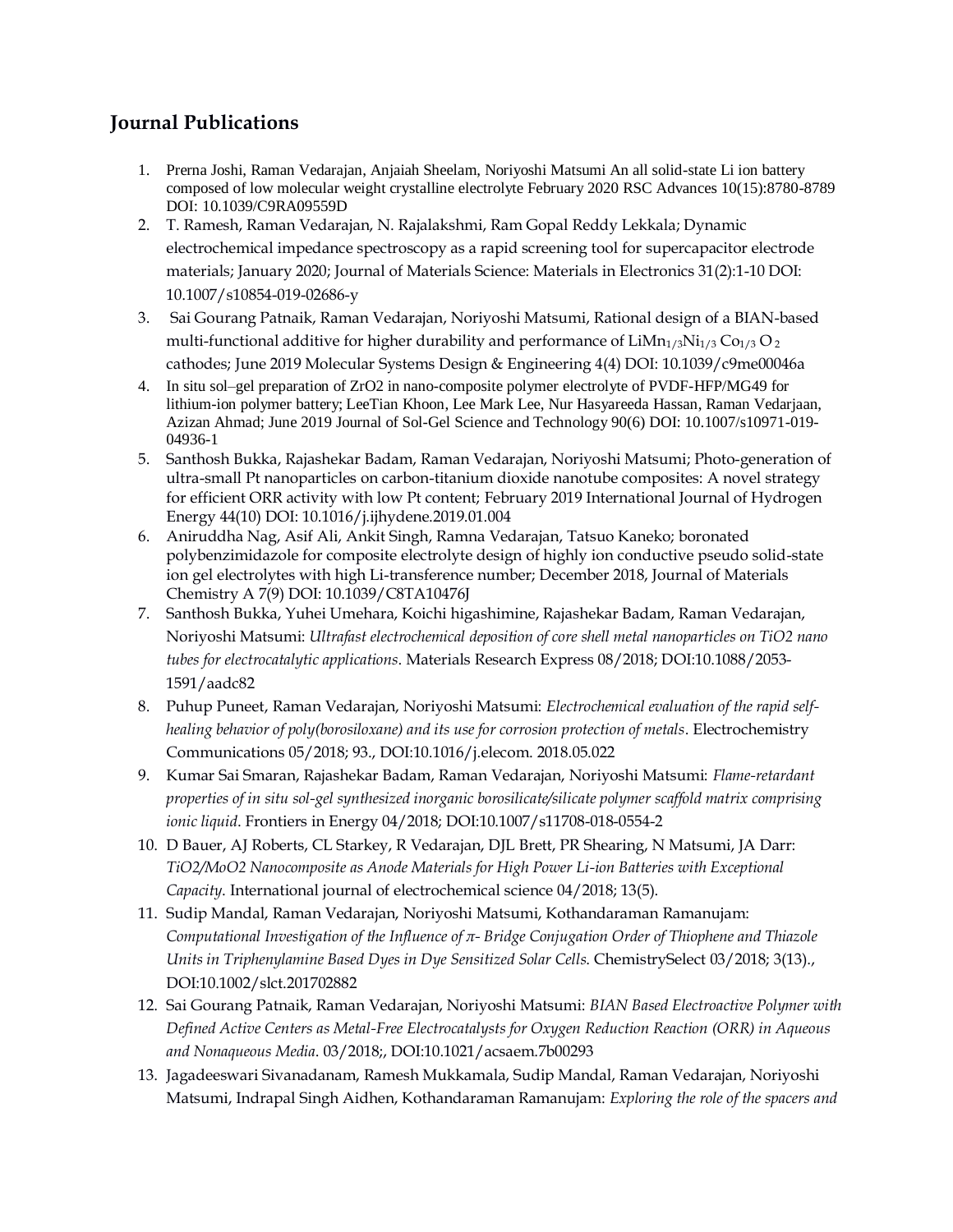*acceptors on the triphenylamine-based dyes for dye-sensitized solar cells*. International Journal of Hydrogen Energy 01/2018; 43(9)., DOI:10.1016/j.ijhydene.2017.10.183

- 14. Prerna Joshi, Katsuhito Iwai, Sai Gourang Patnaik, Raman Vedarajan, Noriyoshi Matsumi: *Reduction of Charge-Transfer Resistance via Artificial SEI Formation Using Electropolymerization of Borylated Thiophene Monomer on Graphite Anodes*. Journal of The Electrochemical Society 01/2018; 165(3):A493-A500., DOI:10.1149/2.0141803jes
- 15. Raman Vedarajan, Naoki Tomida, NoriyoshiMatsumi: *Metal Free Composite Electrodes for Hydrogen Evolution Reaction*. Materials today: proceedings 12/2017; 4(4):5116-5121., DOI:10.1016/j.matpr.2017.05.016
- 16. RajashekarBadam, Raman Vedarajan, NoriyoshiMatsumi: *3D-polythiophene foam on a TiO2 nanotube array as a substrate for photogenerated Pt nanoparticles as an advanced catalyst for the oxygen reduction reaction*. Polymer Journal 12/2017;, DOI:10.1038/s41428-017-0005-7
- 17. RajashekarBadam, Prerna Joshi, Raman Vedarajan, Rajalakshmi Natarajan, NoriyoshiMatsumi: *Few-Layered MoS2/Acetylene Black Composite as an Efficient Anode Material for Lithium-Ion Batteries*. Nanoscale Research Letters 10/2017; 12(1):555., DOI:10.1186/s11671-017-2322-3
- 18. Sai Gourang Patnaik, Raman Vedarajan, NoriyoshiMatsumi: *BIAN based functional diimine polymer binder for high performance Li ion batteries*. Journal of Materials Chemistry A 08/2017; 5(5)., DOI:10.1039/C7TA03843G
- 19. Pradeep Kumar Badiya, Sai Gourang Patnaik, Venkatesh Srinivasan, Narendra Reddy, Chelli Sai Manohar, Raman Vedarajan, NoriyoshiMastumi, Siva Kumar Belliraj, Sai Sathish Ramamurthy: *Ag-Protein Plasmonic Architectures for Surface Plasmon-Coupled Emission Enhancements and Fabry-Perot Mode-Coupled Directional Fluorescence Emission*. Chemical Physics Letters 07/2017; 685., DOI:10.1016/j.cplett.2017.07.056
- 20. Raman Vedarajan, Kento Matsui, Emari Tamaru, JyotiDhankhar, Toshihiro Takekawa, NoriyoshiMatsumi: *Ionic liquid/boric ester binary electrolytes with unusually high lithium transference number*. Electrochemistry Communications 06/2017; 81., DOI:10.1016/j.elecom.2017.06.019
- 21. Ankit Singh, Raman Vedarajan, NoriyoshiMatsumi: *Modified Metal Organic Frameworks (MOFs)/Ionic Liquid Matrices for Efficient Charge Storage*. Journal of The Electrochemical Society 01/2017; 164(8):H5169-H5174., DOI:10.1149/2.0191708jes
- 22. RajashekarBadam, Raman Vedarajan, KazukiOkaya, Koichi Matsutani, NoriyoshiMatsumi: *Sacrificial Reducing Agent Free Photo-Generation of Platinum Nano Particle over Carbon/TiO 2 for Highly Efficient Oxygen Reduction Reaction OPEN*. Scientific Reports 12/2016; 6(37006)., DOI:10.1038/srep37006
- 23. PuhupPuneet, Raman Vedarajan, NoriyoshiMatsumi: *Alternating Poly(borosiloxane) for Solid State Ultrasensitivity Toward Fluoride Ions in Aqueous Media*. 09/2016; 1(10)., DOI:10.1021/acssensors.6b00346
- 24. MaidhilyManikandan, Raman Vedarajan, Rajesh Kodiyath, Hideki Abe, Shigenori Ueda, ArivuoliDakshnamoorthy, Natarajan Rajalakshmi, Kaveripatnam S Dhathathreyan, Gubbala V Ramesh: *Pt Decorated Free-Standing TiO2 Nanotube Arrays: Highly Active and Durable Electrocatalyst for Oxygen Reduction and Methanol Oxidation Reactions*. Journal of Nanoscience and Nanotechnology 08/2016; 16(8):8269-8278., DOI:10.1166/jnn.2016.11772
- 25. PuhupPuneet, Raman Vedarajan, NoriyoshiMatsumi: *σ-p Conjugated Copolymers via Dehydrocoupling Polymerization of Phenylsilane and Mesitylborane*. Polymer Chemistry 05/2016; 7(25)., DOI:10.1039/C6PY00205F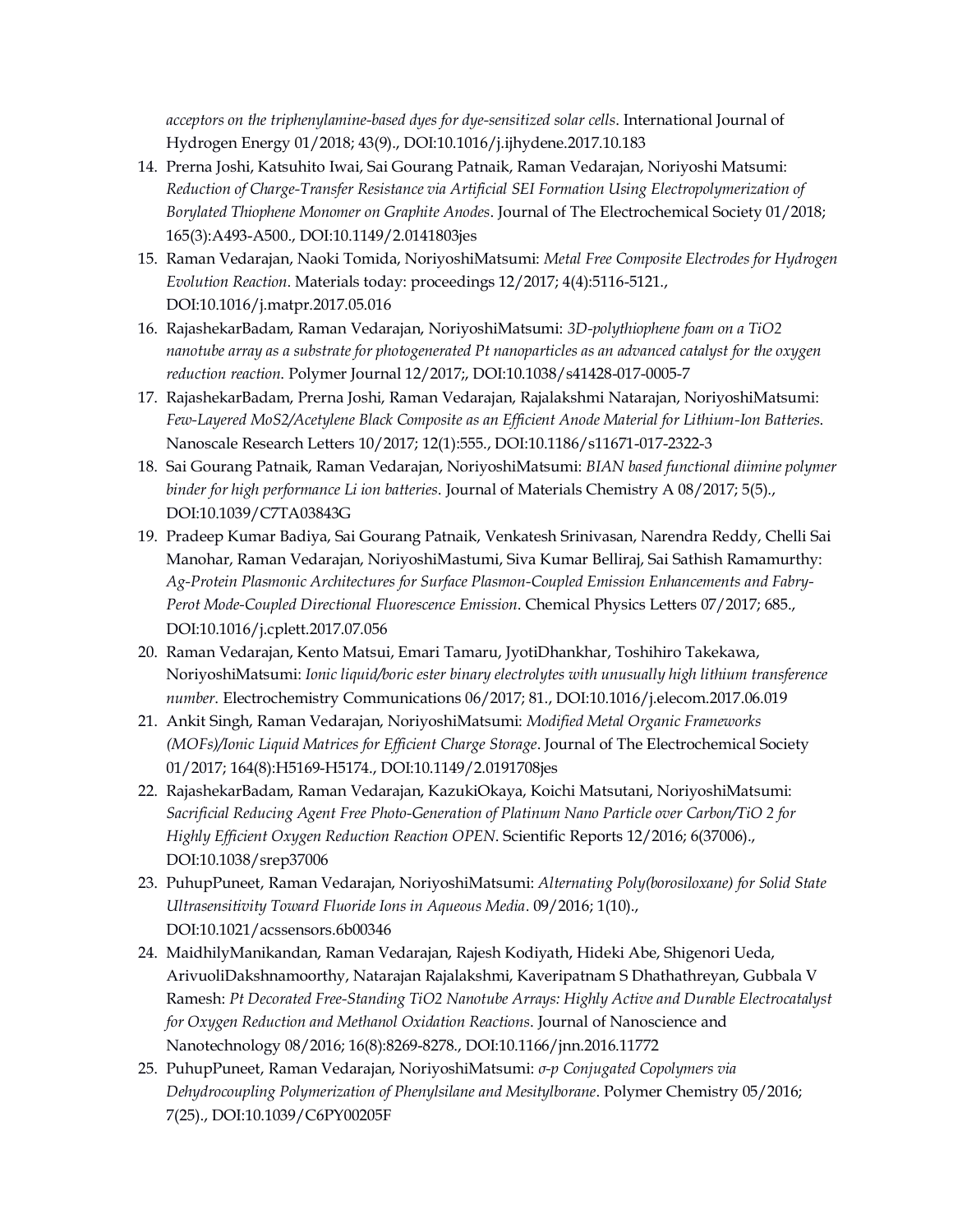- 26. Kamiya Jain, Raman Vedarajan, Masaki Watanabe, Mamoru Ishikiriyama, NoriyoshiMatsumi: *Tunable LCST behavior of poly(N-isopropylacrylamide/ionic liquid) copolymers*. Polymer Chemistry 10/2015; 6(38)., DOI:10.1039/C5PY00998G
- 27. Kumar Sai Smaran, Prerna Joshi, Raman Vedarajan, NoriyoshiMatsumi: *Optimisation of Potential Boundaries with Dynamic Electrochemical Impedance Spectroscopy for an Anodic Half-Cell Based on Organic–Inorganic Hybrid Electrolytes*. ChemElectroChem 10/2015; 2(12)., DOI:10.1002/celc.201500372
- 28. Toshiyasu Nishimura, Raman Vedarajan: *Epoxy polymer coating to prevent the corrosion of aluminum nanoparticles*. Polymers for Advanced Technologies 09/2015; 27(6):n/a-n/a., DOI:10.1002/pat.3694
- 29. Prerna Joshi, Raman Vedarajan, NoriyoshiMatsumi: *Crystalline Low Molecular Weight Cyclic Organoboron Compound for Efficient Solid State Lithium Ion Transport*. Chemical Communications 08/2015; 51(81)., DOI:10.1039/C5CC04753F
- 30. Rajashekar B, Raman Vedarajan, NoriyoshiMatsumi: *Platinum Decorated Functionalized Defective Acetylene Black; A Promising Cathode Material For Oxygen Reduction Reaction*. Chemical Communications 05/2015; 51(48)., DOI:10.1039/C5CC02235E
- 31. L Tiankhoon, N H Hassan, M Y A Rahman, R Vedarajan, N Matsumi, A Ahmad: *One-pot synthesis nano-hybrid ZrO 2 –TiO 2 fillers in 49% poly(methyl methacrylate) grafted natural rubber (MG49) based nano-composite polymer electrolyte for lithium ion battery application*. Solid State Ionics 03/2015; 276., DOI:10.1016/j.ssi.2015.03.034
- 32. NoriyoshiMatsumi, Yoshiyuki Toyota, Prerna Joshi, PuhupPuneet, Raman Vedarajan, Toshihiro Takekawa: *Boric Ester-Type Molten Salt via Dehydrocoupling Reaction*. International Journal of Molecular Sciences 11/2014; 15(11):21080-9., DOI:10.3390/ijms151121080
- 33. Raman Vedarajan, Shoto Ikeda, NoriyoshiMatsumi: *Electrochemical characterization of TiO2/WOx nanotubes for photocatalytic application*. Nanoscale Research Letters 10/2014; 9(1):573., DOI:10.1186/1556-276X-9-573
- 34. Raman Vedarajan, Makoto Ogawa, NoriyoshiMatsumi: *Lithium ion conductive behavior of TiO2 nanotube/ionic liquid matrices*. Nanoscale Research Letters 10/2014; 9(1):539., DOI:10.1186/1556- 276X-9-539
- 35. Raman Vedarajan, Yasuhiro Hosono, NoriyoshiMatsumi: *Conjugated polycarbazole-boron complex as a colorimetric fluoride ion sensor*. Solid State Ionics 09/2014; 262:795-800., DOI:10.1016/j.ssi.2013.09.062
- 36. Toshiyasu Nishimura, Raman Vedarajan: *Corrosion Prevention of Aluminum Nanoparticles by a Polyurethane Coating*. Materials 06/2014; 7(6):4710-4722., DOI:10.3390/ma7064710
- 37. Kumar Sai Smaran, Raman Vedarajan, NoriyoshiMatsumi: *Design of organic-inorganic hybrid ion-gel electrolytes composed of borosilicate and allylimidazolium type ionic liquids*. International Journal of Hydrogen Energy 02/2014; 39(6):2936-2942., DOI:10.1016/j.ijhydene.2013.05.124
- 38. MohanaMarimuthu, MuruganVeerapandian, SubramaniyanRamasundaram, Seok Won Hong, P. Sudhagar, Srinivasan Nagarajan, Raman Vedarajan, Eisuke Ito, Sanghyo Kim, Kyusik Yun, Yong Soo Kang: *Sodium functionalized graphene oxide coated titanium plates for improved corrosion resistance and cell viability*. Applied Surface Science 02/2014; 293:124–131., DOI:10.1016/j.apsusc.2013.12.114
- 39. S. Nagarajan, P. Sudhagar, Raman Vedarajan, Woohyung Cho, K. S. Dhathathreyan, Yong Soo. Kang: *A PEDOT-reinforced exfoliated graphite composite as a Pt- and TCO-free flexible counter electrode for polymer electrolyte dye-sensitized solar cells*. 01/2013; 1(4-4):1048-1054., DOI:10.1039/c2ta00091a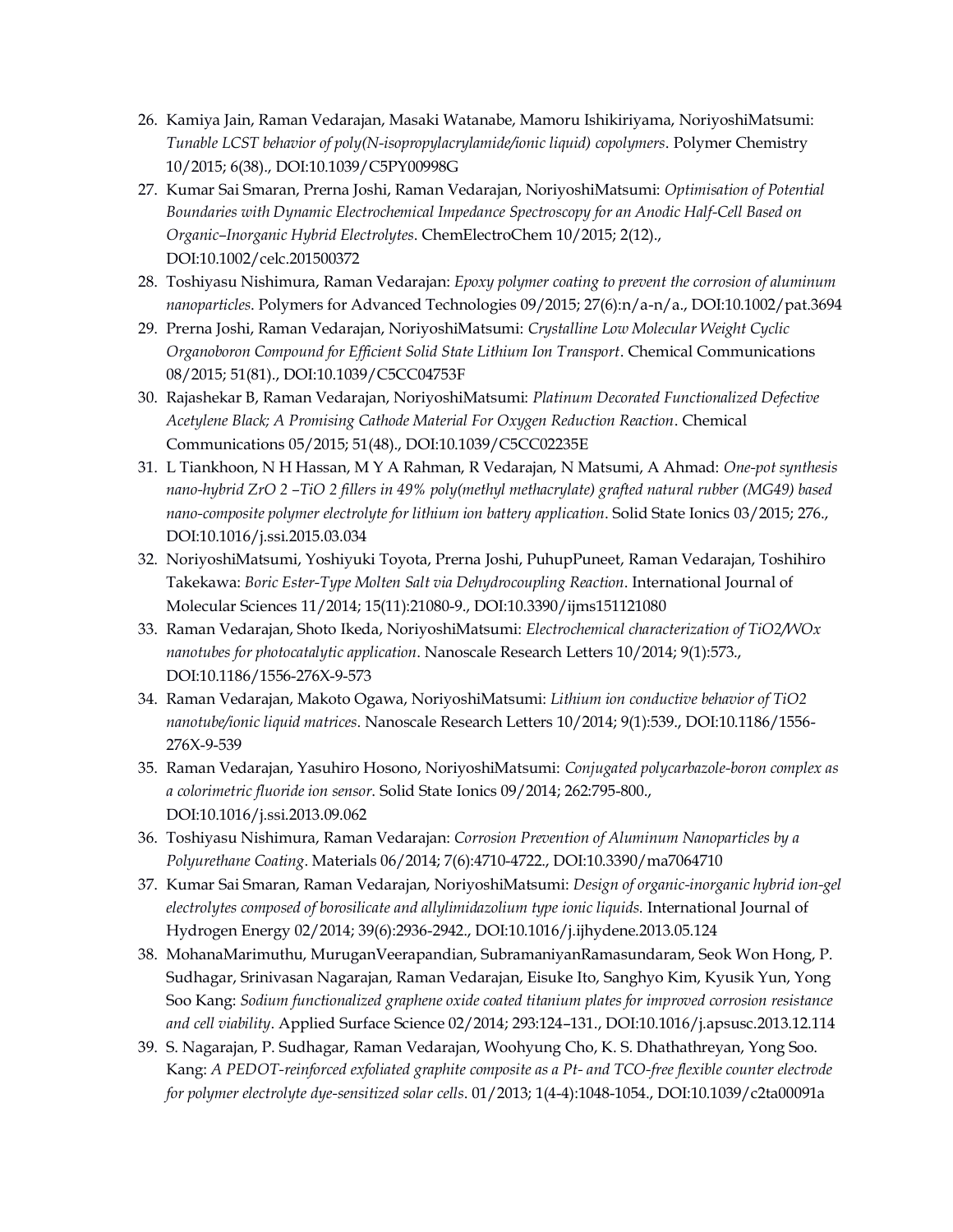- 40. Srinivasan Nagarajan, MarimuthuMohana, PitchaimuthuSudhagar, Raman Vedarajan, Toshiyasu Nishimura, Sanghyo Kim, Yong Soo Kang, NallaiyanRajendran: *Nanocomposite Coatings on Biomedical Grade Stainless Steel for Improved Corrosion Resistance and Biocompatibility*. ACS Applied Materials & Interfaces 09/2012; 4(10):5134-41., DOI:10.1021/am301559r
- 41. B. P. Vinayan, Rupali Nagar, Raman Vedarajan, N. Rajalakshmi, K. S. Dhathathreyan, S. Ramaprabhu: *Synthesis of graphene-multiwalled carbon nanotubes hybrid nanostructure by strengthened electrostatic interaction and its lithium ion battery application*. Journal of Materials Chemistry 04/2012; 22(19):9949-9956., DOI:10.1039/C2JM16294F
- 42. BP Vinayan, Rupali Nagar, Raman Vedarajan, N Rajalakshmi, KS Dhathathreyan, S Ramaprabhu: *Synthesis of graphene-multiwalled carbon nanotubes hybrid nanostructure by strengthened electrostatic interaction and its lithium ion battery application*. Journal of Materials Chemistry 01/2012;
- 43. S Tamilselvi, Raman Vedarajan, N Rajendran: *Surface modification of titanium by chemical and thermal methods - Electrochemical impedance spectroscopic studies*. Corrosion Engineering Science and Technology 06/2011; 46(4):585-591., DOI:10.1179/147842209X12590591256936
- 44. G. Mohan Kumar, Raman Vedarajan, JinKawakita, P Ilanchezhiyan, R Jayavel: *Fabrication of polypyrrole/ZnCoOnanohybrid systems for solar cell applications*. Dalton Transactions 09/2010; 39(35):8325-30., DOI:10.1039/c0dt00167h
- 45. Raman Vedarajan, Toshiyasu Nishimura: *Corrosion analysis and monitoring of the environmental factors for the deterioration of chromium-bearing reinforcing steel in mortar*. Journal of Solid State Electrochemistry 08/2010; 14(8):1457-1464., DOI:10.1007/s10008-009-0949-4
- 46. S. Nagarajan, Raman Vedarajan, N. Rajendran: *Evaluation of passive film behaviour of super austenitic stainless steels at different potential regions using dynamic electrochemical impedance spectroscopy*. Journal of Solid State Electrochemistry 07/2010; 14(7):1197-1204., DOI:10.1007/s10008-009-0948-5
- 47. SeshachalamUdayakumar, Hye-Lim Shim, Raman Vedarajan, Dae-Won Park: *The complete optimization of ionic liquid-functionalized porous amorphous silica under one-pot synthesis conditions*. Microporous and Mesoporous Materials 04/2010; 129(1-2-129):149-155., DOI:10.1016/j.micromeso.2009.09.010
- 48. Toshiyasu Nishimura, Raman Vedarajan: *Corrosion behavior of reinforcing steel in concrete for nuclear facilities exposed in high chloride and low pH environment*. Journal of Nuclear Materials 02/2010; 397(1):101-108., DOI:10.1016/j.jnucmat.2009.12.015
- 49. S. Tamilselvi, Raman Vedarajan, N. Rajendran: *Evaluation of corrosion behavior of surface modified Ti– 6Al–4V ELI alloy in hanks solution*. Journal of Applied Electrochemistry 02/2010; 40(2):285-293., DOI:10.1007/s10800-009-9972-5
- 50. S. Nagarajan, Raman Vedarajan, N. Rajendran: *Synthesis and electrochemical characterization of porous niobium oxide coated 316L SS for orthopedic applications*. Materials Chemistry and Physics 02/2010; 119(3-119):363-366., DOI:10.1016/j.matchemphys.2009.10.033
- 51. SeshachalamUdayakumar, Raman Vedarajan, Hye-Lim Shim, Dae-Won Park: *Cycloaddition of carbon dioxide for commercially-imperative cyclic carbonates using ionic liquid-functionalized porous amorphous silica*. Applied Catalysis A General 10/2009; 368(1-2):97-104., DOI:10.1016/j.apcata.2009.08.015
- 52. Shinji Fujimoto, Raman Vedarajan, Hiroaki Tsuchiya: *Surface modification of β-Type titanium alloy by electrochemical potential pulse polarization*. Journal of Physics Conference Series 06/2009; 165(1):012007., DOI:10.1088/1742-6596/165/1/012007